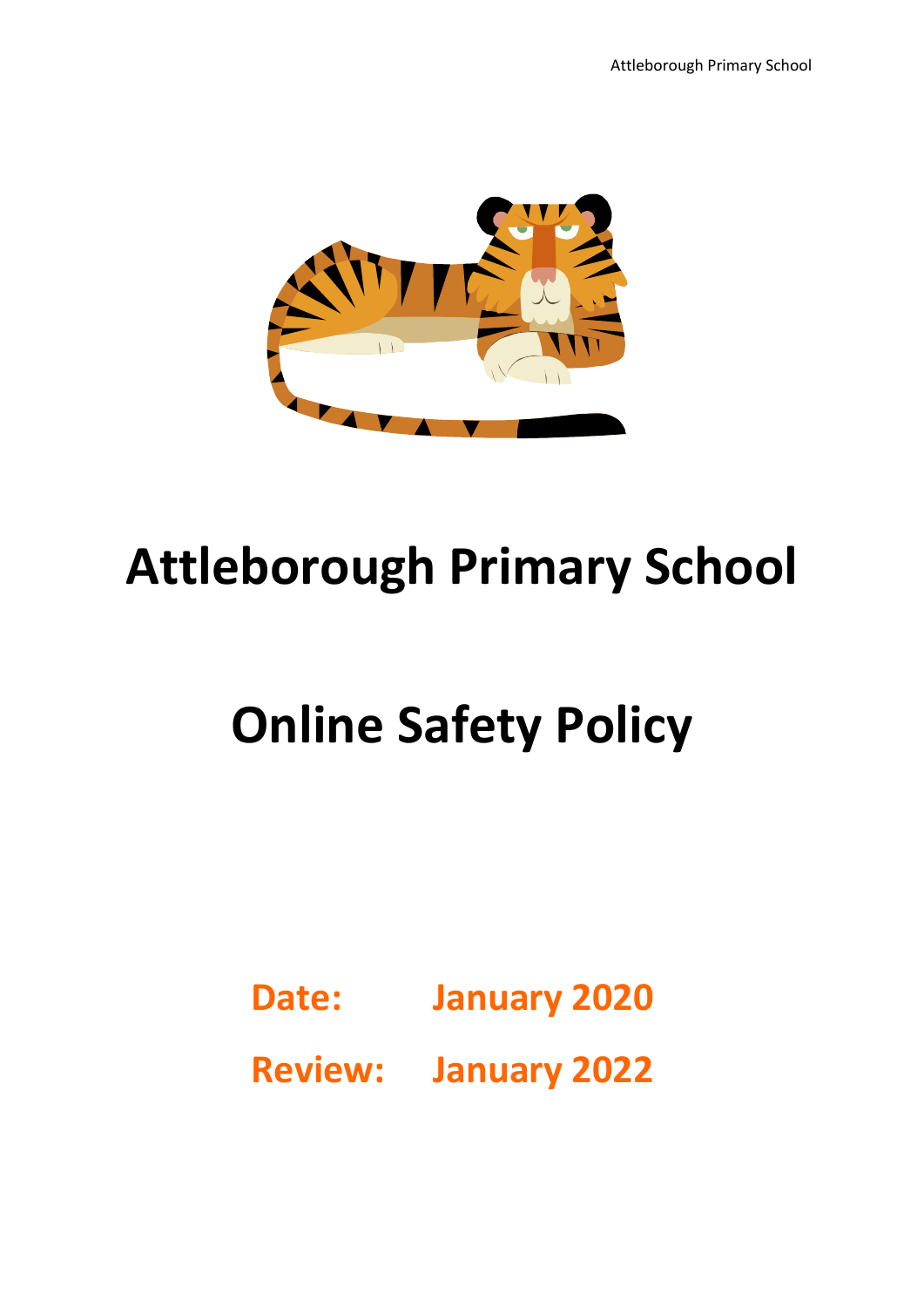## **Contents:**

Statement of intent

- 1. Teaching and learning
- 2. Managing internet access
- 3. Social media
- 4. Managing emerging technologies
- 5. Policy decisions
- 6. Pupil online safety curriculum
- 7. Communications policy

## **Appendices**

- a) Useful Resources for Teachers and Parents
- b) Staff, Governor and Visitor Acceptable Use Agreement
- c) Acceptable Use Agreement: Pupils/Parents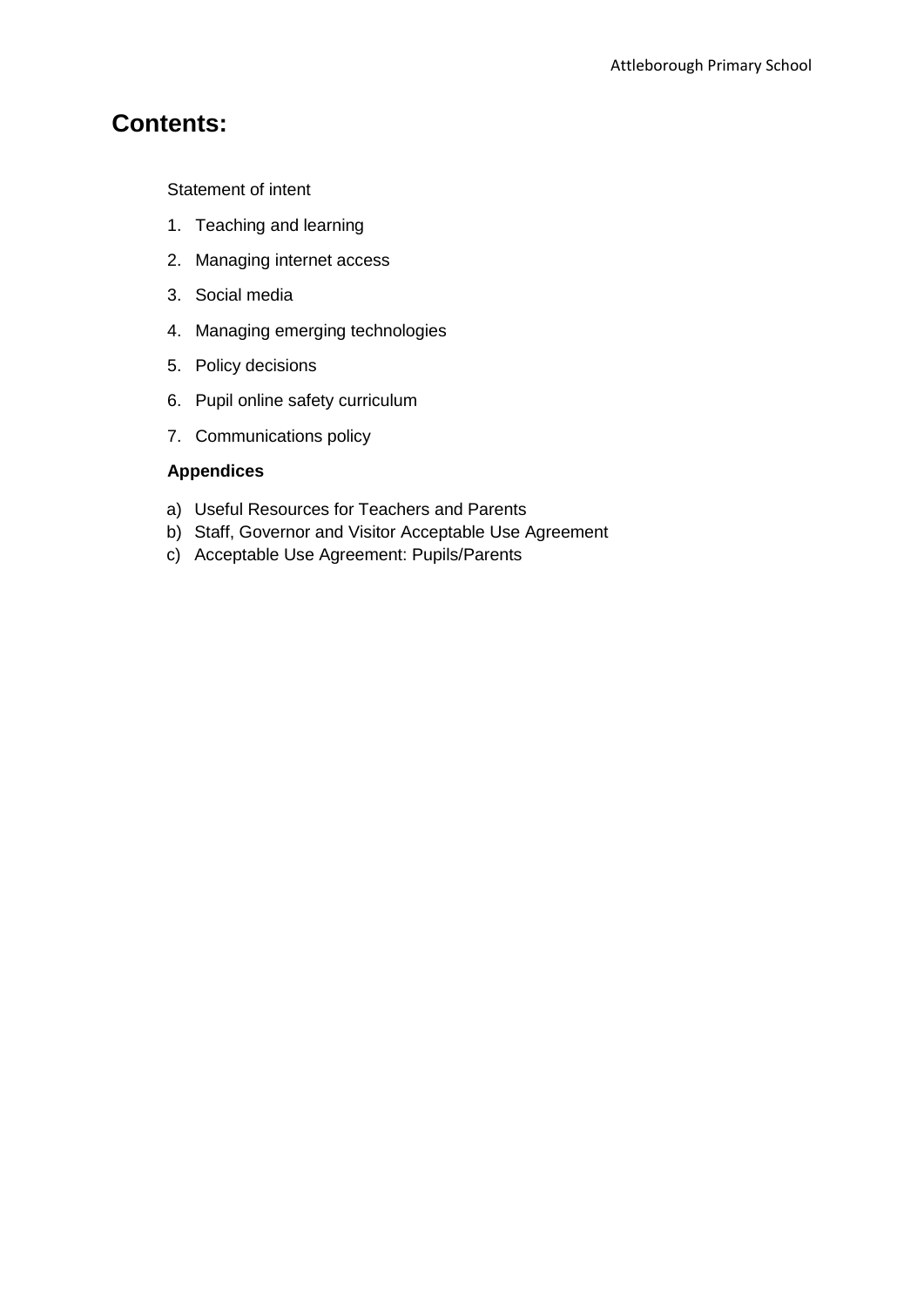## **Statement of intent**

Protecting young people and adults properly means thinking beyond the school environment. Broadband, Wi-Fi and 3/4G connections now mean the world wide web is available anywhere, anytime. Moreover, the introduction of the internet on games consoles, tablets and mobile phones mean it is becoming increasingly difficult to safeguard our children from the dangers hidden in cyberspace.

Our children will not only be working online in school or at home; their personal devices are not always covered by network protection and it is, therefore, imperative that they are educated on the risks involved with using the internet and are provided with guidance and a range of strategies on how to act if they see, hear or read something that makes them feel uncomfortable.

As a result, designing and implementing an Online safety Policy demands the involvement of a wide range of interest groups: the governors, headteacher, SLT, SENCO, DSL, classroom teachers, support staff, young people or parents, LA personnel, internet service providers (ISP), and regional broadband consortia, working closely with ISPs on network security measures.

Online safety is a child protection issue, and indeed it should not be managed primarily by the ICT team. It should be an extension of general safeguarding and led by the same people, so that, for instance, cyber bullying is considered alongside real-world bullying.

An Online safety Policy should:

- Allow young people to develop their own protection strategies for when adult supervision and technological protection are not available.
- Give information on where to seek help and how to report incidents.
- Help young people understand that they are not accountable for the actions that others may force upon them but that there are sanctions that the school will impose if they act inappropriately when online.
- Provide guidelines for parents and others on safe practice.
- Ensure you regularly monitor and review your policies with stakeholders.
- Ensure technological solutions are regularly reviewed and updated to ensure maintenance of an effective online safety programme.

Above all, online safety education should be a continuing feature of both staff development and young people's educational lifelong learning.

The purpose of this policy is to:

- Set out the key principles expected of all members of the school community at school with respect to the use of ICT-based technologies.
- Safeguard and protect the children and staff of the school.
- Assist school staff working with children to work safely and responsibly with the internet and other communication technologies and to monitor their own standards and practice.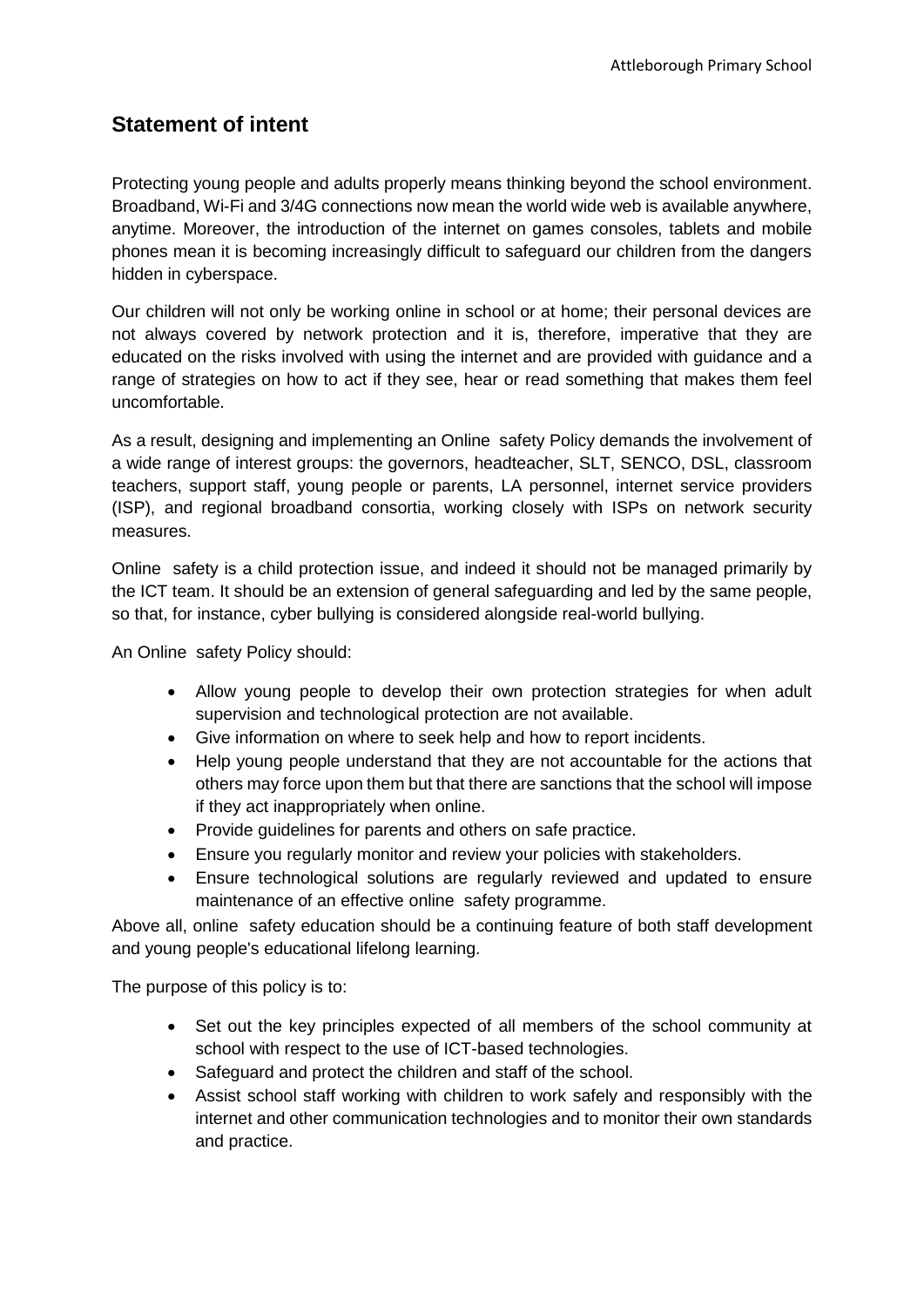- Set clear expectations of behaviour and/or codes of practice relevant to responsible use of the internet for educational, personal or recreational use Have clear structures to deal with online abuse, such as online bullying, which are cross referenced with other school policies.
- Ensure that all members of the school community are aware that unlawful or unsafe behaviour is unacceptable and that, where appropriate, disciplinary or legal action will be taken.
- Minimise the risk of misplaced or malicious allegations made against adults who work with pupil.

## **1. Teaching and learning**

## **Why the internet and digital communications are important**

- 1.1. The internet is an essential element in 21st century life for education, business and social interaction. The school has a duty to provide pupils with quality internet access as part of their learning experience.
- 1.2. Internet use is a part of the statutory curriculum and a necessary tool for staff and pupils.
- 1.3. Teachers plan internet use carefully to ensure that it is age-appropriate and supports the learning objectives for specific curriculum areas.
- 1.4. Staff model safe and responsible behaviour in their use of technology during lessons.
- 1.5. Teachers remind pupils about their responsibilities through an end-user Pupil Acceptable Use Agreement which every pupil will sign when they log on to the school network.

## **Internet use will enhance learning**

- 1.6. The school internet access will be designed expressly for pupil use and will include filtering appropriate to the age of pupils.
- 1.7. Pupils will be taught what internet use is acceptable and what is not and given clear objectives for internet use.
- 1.8. Pupils will be educated in the effective use of the internet in research, including the skills of knowledge location, retrieval and evaluation.
- 1.9. Pupils will be shown how to publish and present information to a wider audience.

## **Pupils will be taught how to evaluate internet content**

- 1.10. The school will ensure that the use of internet derived materials by staff and pupils complies with copyright law.
- 1.11. Pupils will be taught the importance of cross-checking information before accepting its accuracy.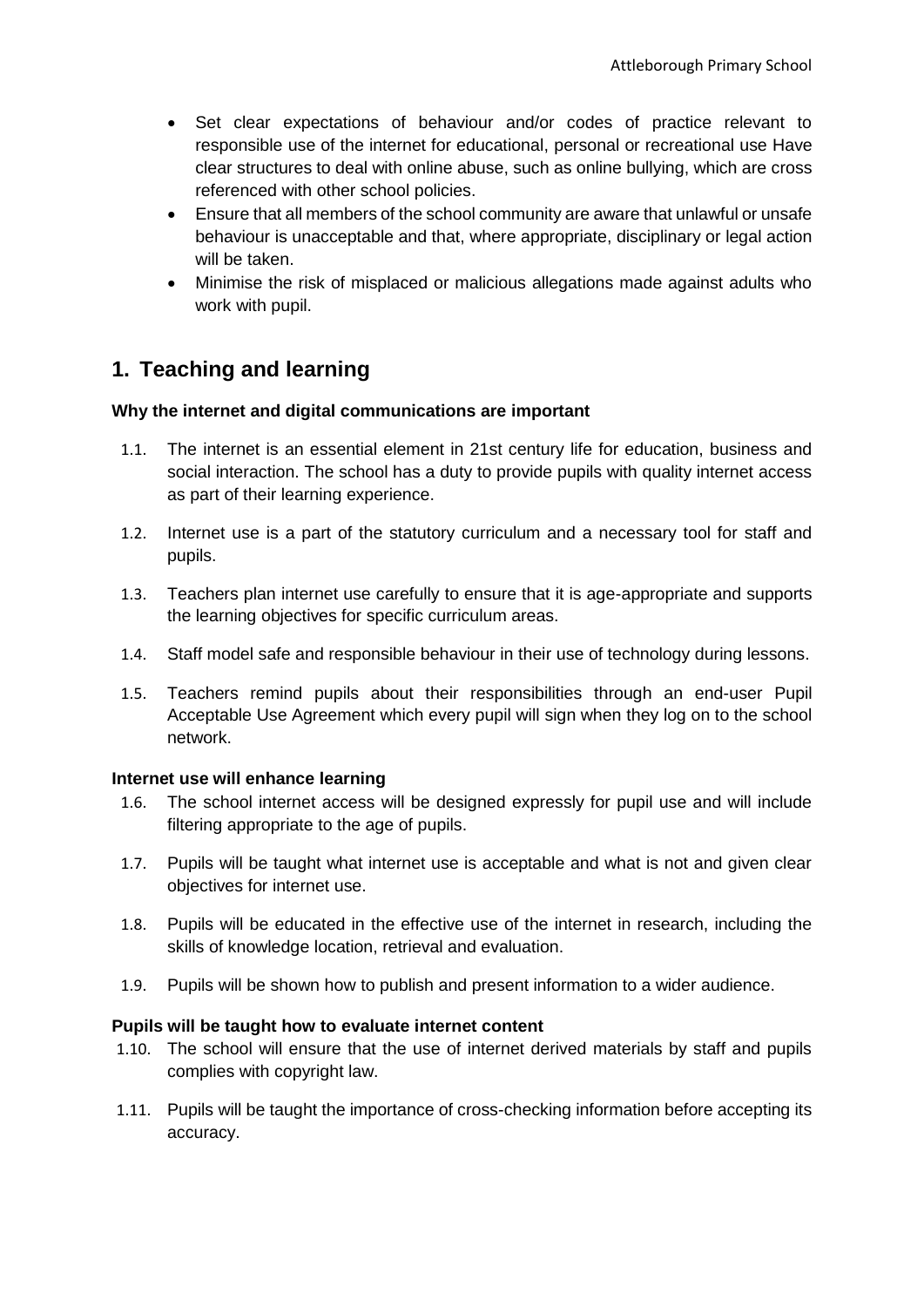- 1.12. Pupils will be taught how to report unpleasant internet content to the online safety coordinator (the safeguarding team). This can be done anonymously, or in person, and will be treated in confidence.
- 1.13. The school has a clear, progressive online safety education programme as part of the computing/PSHE curriculum. This covers a range of skills and behaviours appropriate to their age and experience

## **2. Managing internet access**

## **Information system security**

- 2.1. School ICT systems security will be reviewed regularly.
- 2.2. Virus protection will be updated regularly.
- 2.3. Security strategies will be discussed with the LA.

## **Email**

- 2.4. Pupils and staff may only use approved email accounts on the school system.
- 2.5. Pupils must immediately tell a teacher if they receive an offensive email.
- 2.6. In email communication, pupils must not reveal their personal details or those of others or arrange to meet anyone without specific permission.
- 2.7. Incoming emails will be treated as suspicious and attachments not opened unless the author is known.
- 2.8. The school:
	- Provides staff with an email account for their professional use (Microsoft 365) and makes clear personal email should be through a separate account.
	- Does not publish personal email addresses of pupils or staff on the school website.
	- Will contact the police if one of our staff or pupils receives an email that it considers is particularly disturbing or breaks the law.
	- Will ensure that email accounts are maintained and up-to-date.
	- Reports messages relating to or in support of illegal activities to the relevant authority and if necessary to the police.
	- Knows that spam, phishing and virus attachments can make emails dangerous.

## **Published content and the school website**

2.9. Staff or pupil personal contact information will not be published. The contact details given online should be the school office.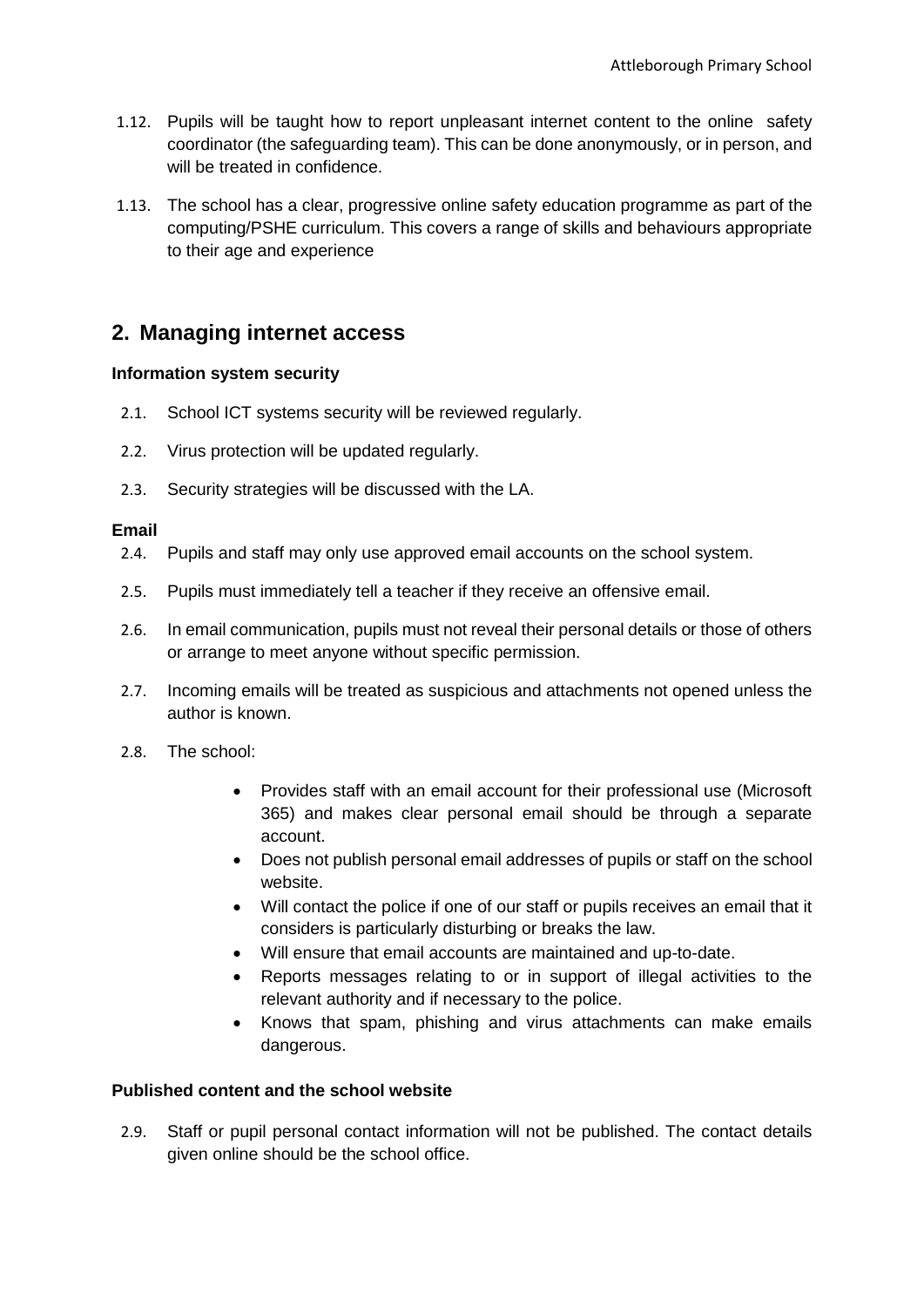- 2.10. The headteacher will take overall editorial responsibility and ensure that content is accurate and appropriate, and the quality of presentation is maintained.
- 2.11. Uploading of information is restricted to our website authorisers.
- 2.12. The school website complies with the following statutory DfE guidelines for publications: [What maintained schools must publish online](https://www.gov.uk/guidance/what-maintained-schools-must-publish-online)
- 2.13. Most material is the school's own work; where others' work is published or linked to, we credit the sources used and state clearly the author's identity or status.
- 2.14. The point of contact on the website is the school address and telephone number. The school uses a general email contact address, e.g. office@attleboroughpri.norfolk.sch.uk. Home information or individual email identities will not be published.
- 2.15. Photographs published on the web do not have full names attached.
- 2.16. The school does not use pupils' names when saving images in the file names or in the tags when publishing to the school website.
- 2.17. The school expects teachers using school approved blogs or wikis to password protect them and run from the school website.

#### **Publishing pupils' images and work**

- 2.18. Photographs that include pupils will be selected carefully so that individual pupils cannot be identified, or their image misused. The school will consider using group photographs rather than full-face photos of individual children.
- 2.19. Pupils' full names will not be used anywhere on a school website or other online space, particularly in association with photographs.
- 2.20. Written permission from parents will be obtained before photographs of pupils are published on the school website.
- 2.21. Work can only be published with the permission of the pupil and parents.
- 2.22. Pupil image file names will not refer to the pupil by name.
- 2.23. Parents should be clearly informed of the school policy on image taking and publishing, both on school and independent electronic repositories.
- 2.24. The school gains parental permission for use of digital photographs or video involving their child as part of the school agreement form when their child joins the school.
- 2.25. The school does not identify pupils in online photographic materials or include the full names of pupils in the credits of any published school produced video materials/DVDs.
- 2.26. Staff sign the school's Staff, Governor and Visitor Acceptable Use Agreement, and this includes a clause on the use of mobile phones/personal equipment for taking pictures of pupils.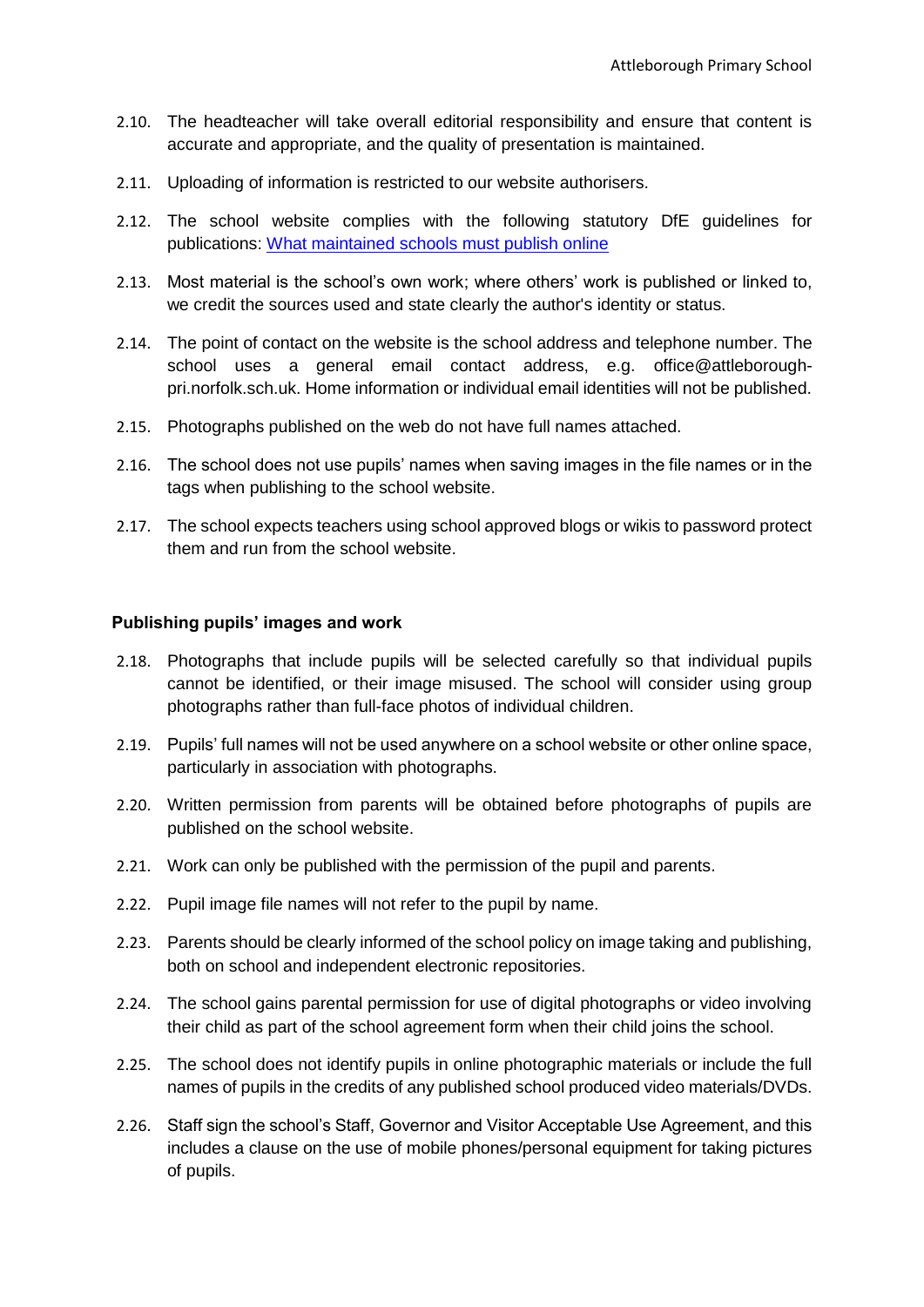- 2.27. If specific pupil photos (not group photos) are used on the school website or in other high profile publications, the school will obtain parental permission.
- 2.28. The school blocks/filters access to social networking sites or newsgroups unless there is a specific approved educational purpose.
- 2.29. Pupils are taught about how images can be manipulated in their online safety education programme and to consider how to publish for a wide range of audiences which might include governors, parents or younger children as part of their ICT scheme of work.
- 2.30. Pupils are advised to be very careful about placing any personal photos on any 'social' online network space. They are taught to understand the need to maintain privacy settings so as not to make public, personal information.
- 2.31. Pupils are taught that they should not post images or videos of others without their permission. The school teaches them about the risks associated with providing information with images (including the name of the file), that reveals the identity of others and their location, such as house number, street name or school. The school teaches them about the need to keep their data secure and what to do if they are subject to bullying or abuse.

## **3. Social Networking and Personal Publishing**

## **Information system security**

- 3.1 The headteacher is responsible for:
	- Promoting safer working practices and standards with regards to the use of social media.
	- Establishing clear expectations of behaviour for social media use.
	- Implementing appropriate sanctions and disciplinary methods where there is a breach of this policy.
	- Taking steps to minimise the amount of misplaced or malicious allegations in relation to social media use.
	- Working alongside the online safety officer and data protection officer (DPO) to ensure appropriate security measures are implemented and compliance with the GDPR.
- 3.2 Staff members are responsible for:
	- Adhering to the principles outlined in this policy and the Staff, Governor and Visitor Acceptable Use Agreement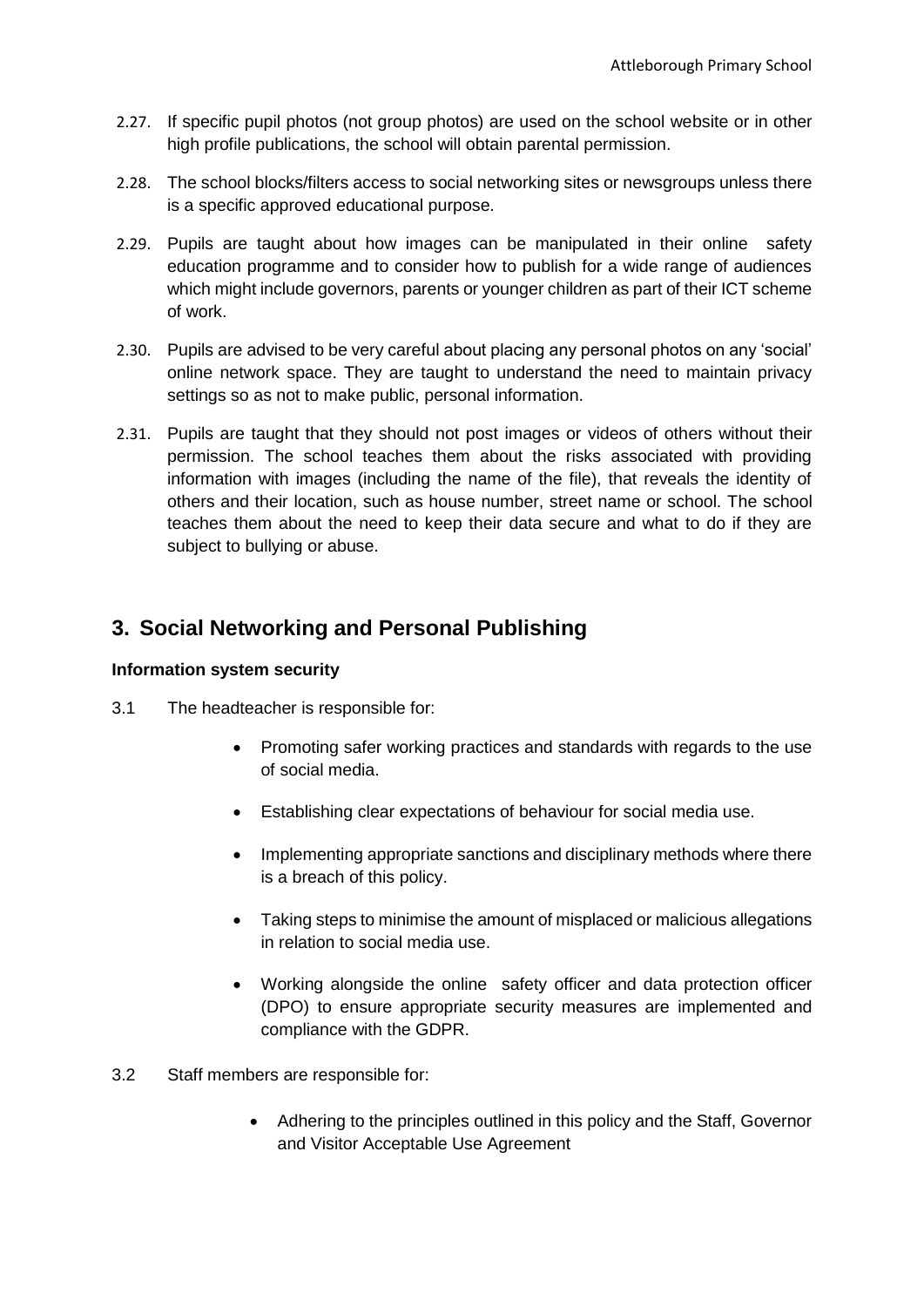- Ensuring pupils adhere to the principles outlined in this policy and that it is implemented fairly and consistently in the classroom.
- Reporting any social media misuse by staff, pupils or parents to the headteacher immediately.
- Attending any training on social media use offered by the school.
- 3.3 Parents are responsible for:
	- Adhering to the principles outlined in this policy
	- Taking appropriate responsibility for their use of social media and the influence on their children at home.
	- Promoting safe social media behaviour for both themselves and their children.
- 3.4 Pupils are responsible for:
	- Adhering to the principles outlined in this policy and the Pupil ICT Code of Conduct.
	- Ensuring they understand how to use social media appropriately and stay safe online.

## **Definitions**

- 3.3 For the purpose of this policy, the school defines **"social media"** as any online platform that offers real-time interaction between the user and other individuals or groups including, but not limited to, the following:
	- Blogs
	- Online discussion forums, such as netmums.com
	- Collaborative spaces, such as Facebook
	- Media-sharing devices, such as YouTube
	- 'Micro-blogging' applications, such as Twitter
- 3.4 For the purpose of this policy, **"cyber bullying"** is defined as any social media or communication technology intentionally used to bully an individual or group, including the posting or sharing of messages, images or videos.
- 3.5 For the purpose of this policy, **"members of the school community"** are defined as any teacher, member of support staff, pupil, parent of a pupil, governor or ex-pupil.

## **Data protection principles**

3.6 The school will obtain consent from pupils and parents the Images and Videos Parental Consent Form, which will confirm whether or not consent is given for posting images and videos of a pupil on social media platforms. The consent will be valid for the **entire academic year**.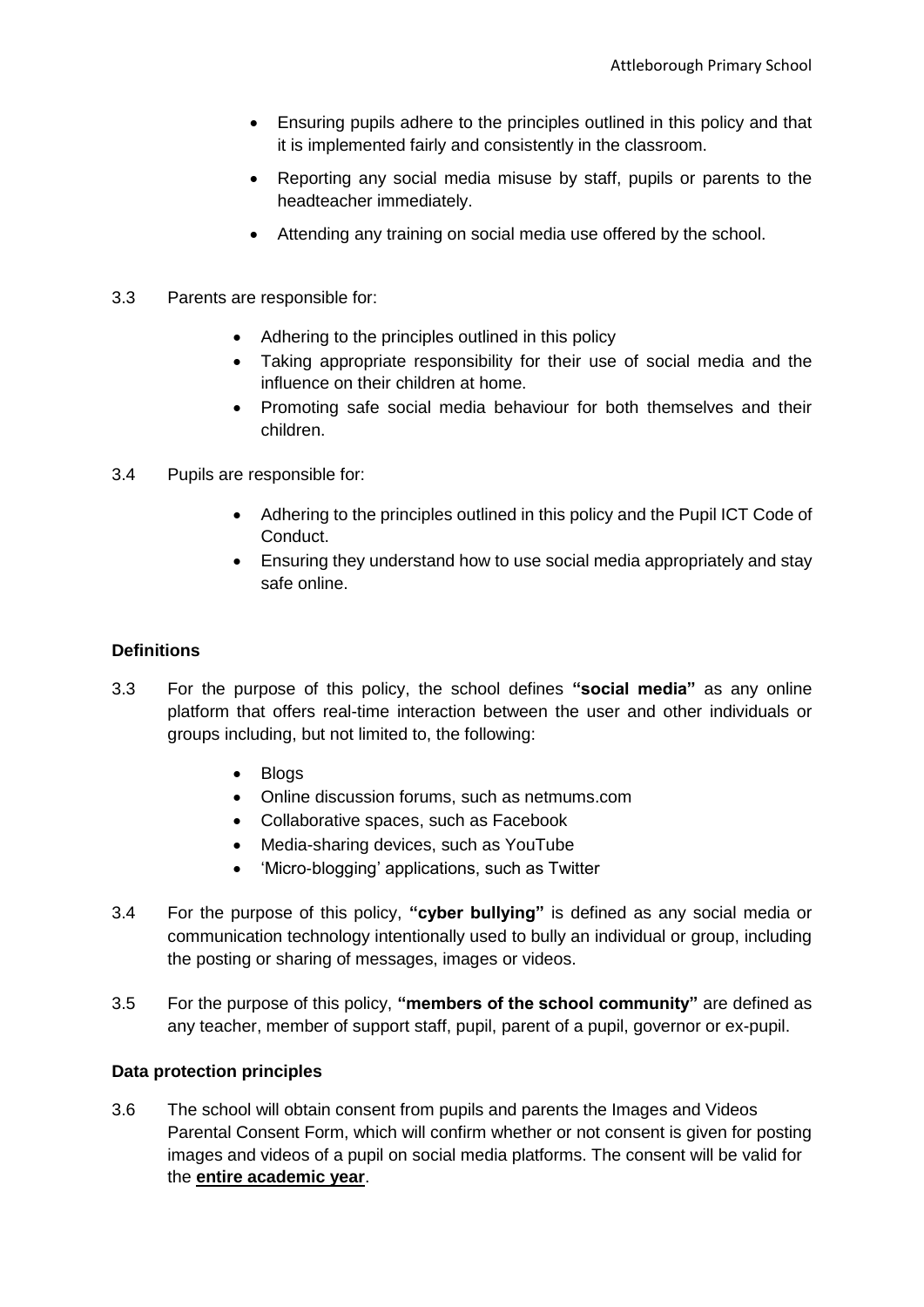- 3.7 A record of consent is maintained throughout the academic year, which details the pupils for whom consent has been provided. The DPO is responsible for ensuring this consent record remains up-to-date.
- 3.8 Parents and pupils are able to withdraw or amend their consent at any time. To do so, parents and pupils must inform the school in writing.
- 3.9 Where parents or pupils withdraw or amend their consent, it will not affect the processing of any images or videos prior to when consent was withdrawn or amended. Processing will cease in line with parents' and pupils' requirements following this.
- 3.10 The school will only post images and videos of pupils for whom consent has been received.
- 3.11 Only school-owned devices will be used to take images and videos of the school community, which have been pre-approved for use.
- 3.12 When posting images and videos of pupils, the school will apply data minimisation techniques, such as pseudonymisation (blurring a photograph), to reduce the risk of a pupil being identified.
- 3.13 The school will not post pupils' personal details on social media platforms.
- 3.14 Pupils' full names will never be used alongside any videos or images in which they are present.
- 3.15 Only appropriate images and videos of pupils will be posted in which they are suitably dressed, i.e. it would not be suitable to display an image of a pupil in swimwear.
- 3.16 When posting on social media, the school will use group or class images or videos with general labels, e.g. 'sports day'.
- 3.17 Before posting on social media, staff will:
	- Refer to the consent record log to ensure consent has been received for that pupil and for the exact processing activities required.
	- Ensure that there is no additional identifying information relating to a pupil.
- 3.18 Any breaches of the data protection principles will be handled in accordance with the school's **Data and E-Security Breach Prevention and Management Plan**.
- 3.19 Consent provided for the use of images and videos only applies to school accounts staff, pupils and parents are not permitted to post any imagery or videos on personal accounts.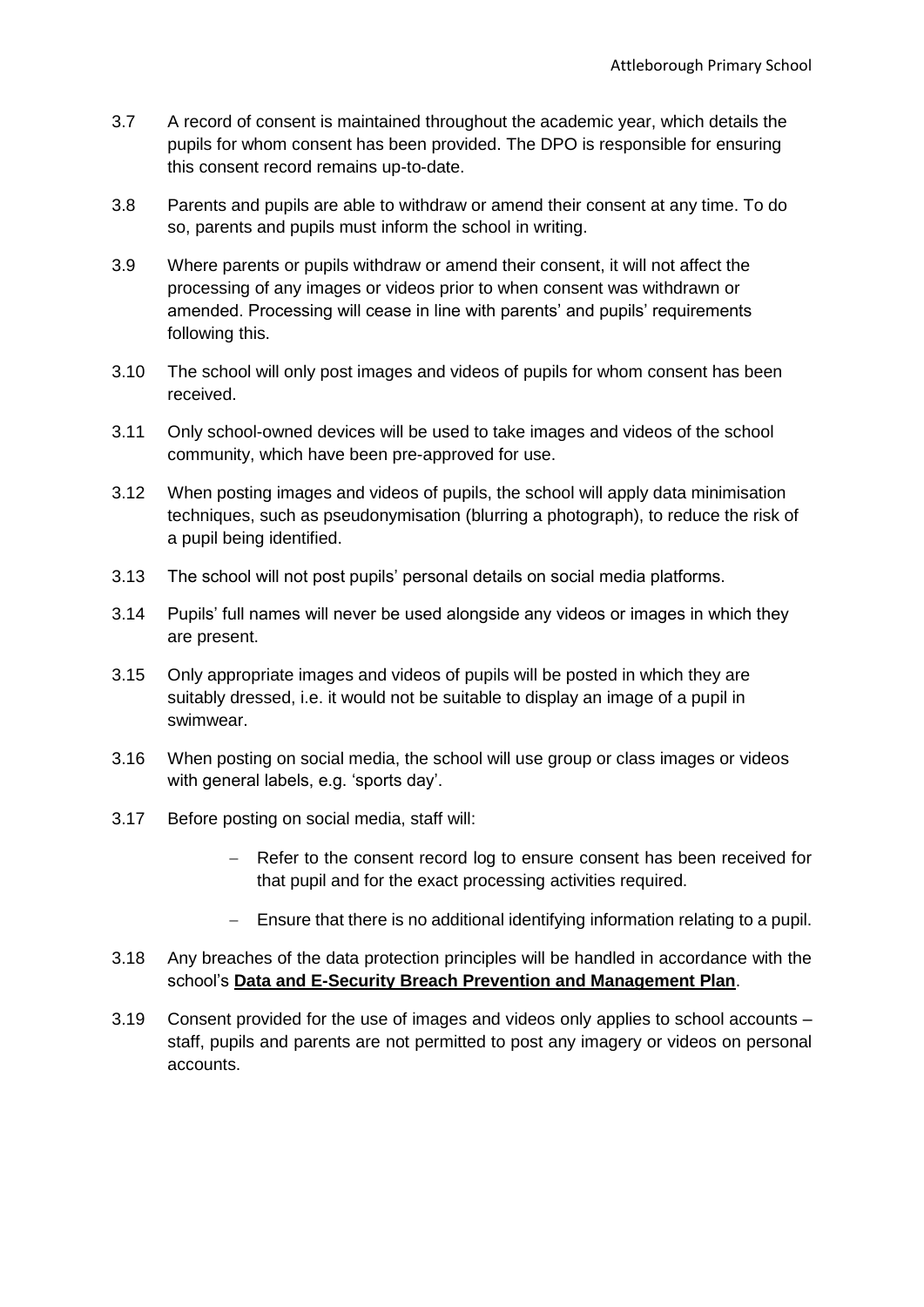## **Data protection principles**

#### **School accounts**

- 3.20 School social media passwords are kept in the office these are not shared with any unauthorised persons, including pupils, unless otherwise permitted by the headteacher.
- 3.21 Staff will ensure any posts are positive in nature and relevant to pupils, the work of staff, the school or any achievements.
- 3.22 Staff will ensure a colleague has checked the content before anything is posted on social media.
- 3.23 Staff will adhere to the data protection principles outlined in this policy at all times.
- 3.24 Staff will not post any content online which is damaging to the school or any of its staff or pupils.
- 3.25 If inappropriate content is accessed online, a report form will be completed and passed on to the online safety officer (The safeguarding team). The online safety officer retains the right to monitor staff members' internet usage in line with the **Data and E-Security Breach Prevention and Management Plan**.

## **Personal accounts**

- 3.30 Staff members will not access social media platforms during lesson times.
- 3.31 Staff members will not use any school-owned mobile devices to access personal accounts, unless it is beneficial to the material being taught – prior permission will be sought from the headteacher.
- 3.32 Staff members are permitted to use social media during break times.
- 3.33 Staff are not permitted to use the school's WiFi network to access personal accounts, unless otherwise permitted by the headteacher.
- 3.34 Staff will avoid using social media in front of pupils.
- 3.35 Staff will not "friend" or otherwise contact pupils or parents through their personal social media accounts.
- 3.36 If pupils or parents attempt to "friend" a staff member they will report this to the headteacher.
- 3.37 Staff members will not provide their home address, phone number, mobile number, social networking details or email addresses to pupils or parents – any contact with pupils or parents will be done through authorised school contact channels.
- 3.38 Staff members will ensure the necessary privacy controls are applied to personal accounts.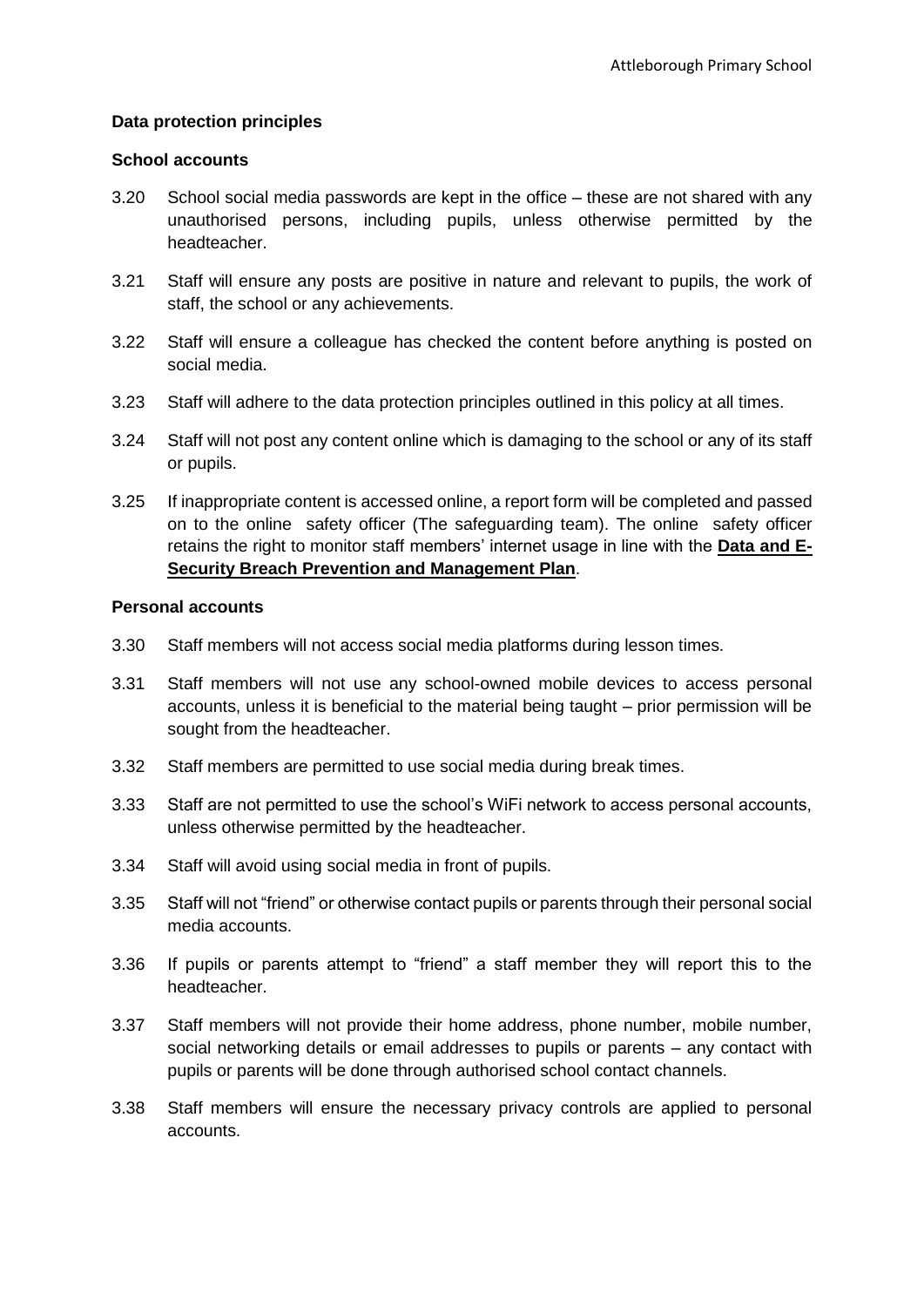- 3.39 Staff members will avoid identifying themselves as an employee of Attleborough Primary School on their personal social media accounts.
- 3.40 No staff member will post any content online that is damaging to the school or any of its staff or pupils.
- 3.41 Where staff members use social media in a personal capacity, they will ensure it is clear that views are personal and are not that of Attleborough Primary School.
- 3.42 Staff members will not post any information which could identify a pupil, class or the school – this includes any images, videos and personal information.
- 3.43 Staff will not take any posts, images or videos from social media that belong to the school for their own personal use.
- 3.44 Staff members will not post anonymously or under an alias to evade the guidance given in this policy.
- 3.45 Breaches of this policy by members of staff will be taken seriously, and in the event of illegal, defamatory or discriminatory content, could lead to prosecution, disciplinary action or dismissal.
- 3.46 Members of staff will be aware that if their out-of-work activity brings the school into disrepute, disciplinary action will be taken.
- 3.47 Members of staff will regularly check their online presence for negative content via search engines.
- 3.48 Attempts to bully, coerce or manipulate members of the school community via social media by members of staff will be dealt with as a disciplinary matter.
- 3.49 Members of staff will not leave a computer or other device logged in when away from their desk or save passwords.
- 3.50 Staff members will use their school email address for school business and personal email address for their private correspondence; the two should not be mixed.

## **Social media use – pupils and parents**

- 3.51 Pupils will not access social media during lesson time, unless it is part of a curriculum activity.
- 3.52 Pupils and parents will not attempt to "friend" or otherwise contact members of staff through their personal social media accounts. Pupils and parents are only permitted to be affiliates of school social media accounts.
- 3.53 Where a pupil or parent attempts to "friend" a staff member on their personal account, it will be reported to the headteacher.
- 3.54 Pupils and parents will not post anonymously or under an alias to evade the guidance given in this policy.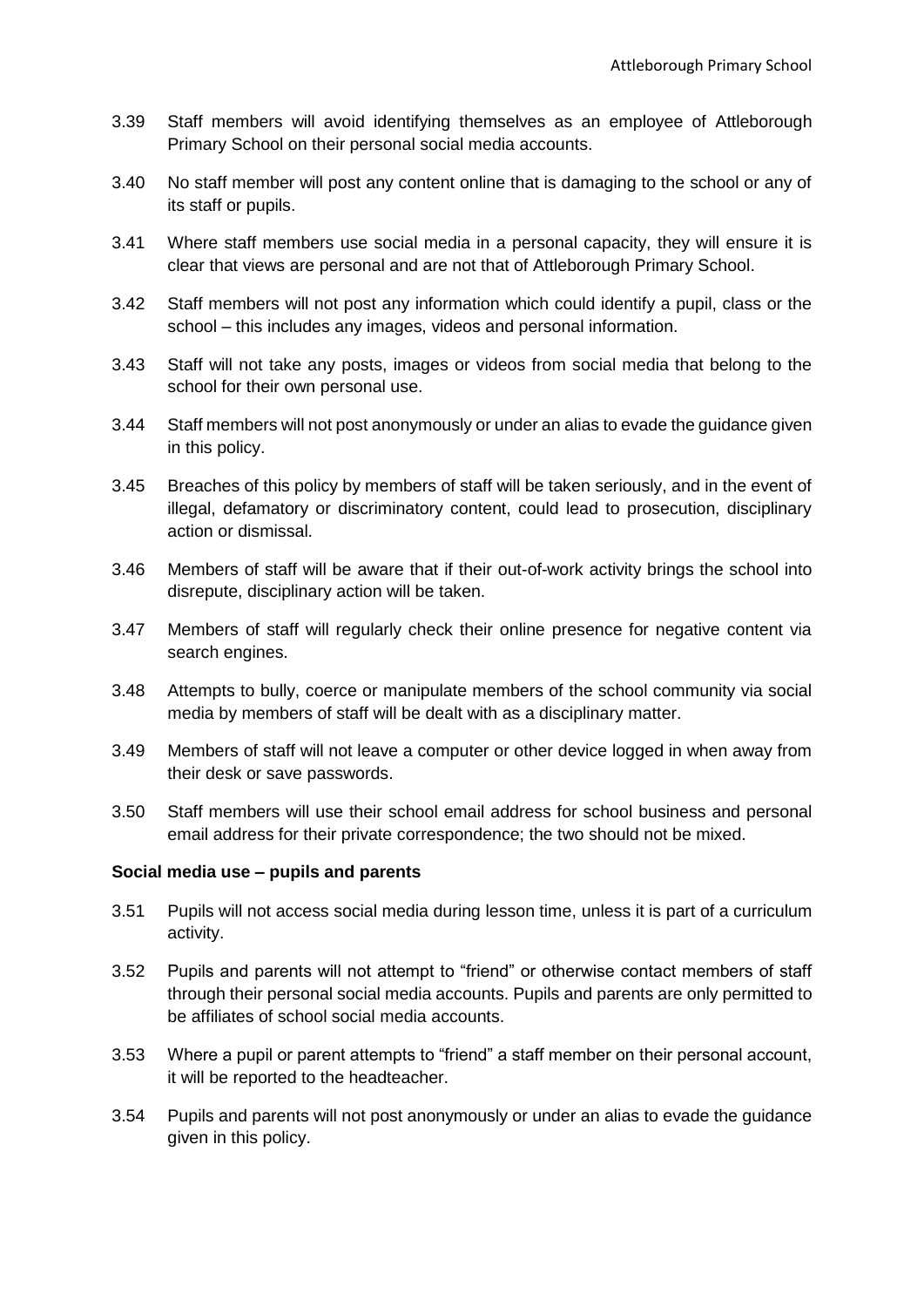- 3.55 Pupils and parents will not post any content online which is damaging to the school or any of its staff or pupils.
- 3.56 Pupils are instructed not to sign up to any social media sites that have an age restriction above the pupil's age.
- 3.57 If inappropriate content is accessed online on school premises, it will be reported to a teacher.
- 3.58 Pupils are not permitted to use the school's WiFi network to access any social media platforms unless prior permission has been sought from the headeacher.
- 3.59 Parents are not permitted to use the school's WiFi network to access any social media platforms on personal devices.
- 3.60 Breaches of this policy will be taken seriously, and in the event of illegal, defamatory or discriminatory content could lead to prosecution, or exclusion

## **Blocked content**

- 3.62 In accordance with the school's **Data and E-Security Breach Prevention and Management Plan**, the online safety officer installs firewalls on the school's network to prevent access to certain websites. The following social media websites are not accessible to students on the school's network:
	- Twitter
	- Facebook
	- Instagram
	- YouTube
- 3.63 Attempts made to circumvent the network's firewalls will result in a ban from using school computing equipment, other than with close supervision.
- 3.64 Inappropriate content accessed on the school's computers will be reported to the online safety officer (The safeguarding team) so that the site can be blocked.
- 3.65 The online safety officer retains the right to monitor staff and pupil access to websites when using the school's network and on school-owned devices.

## **4. Managing emerging technologies**

- 4.1. Emerging technologies will be examined for educational benefit and a risk assessment will be carried out before use in school is allowed.
- 4.2. The SLT should note that technologies, such as mobile phones with wireless internet access, can bypass school filtering systems and present a new route to undesirable material and communications.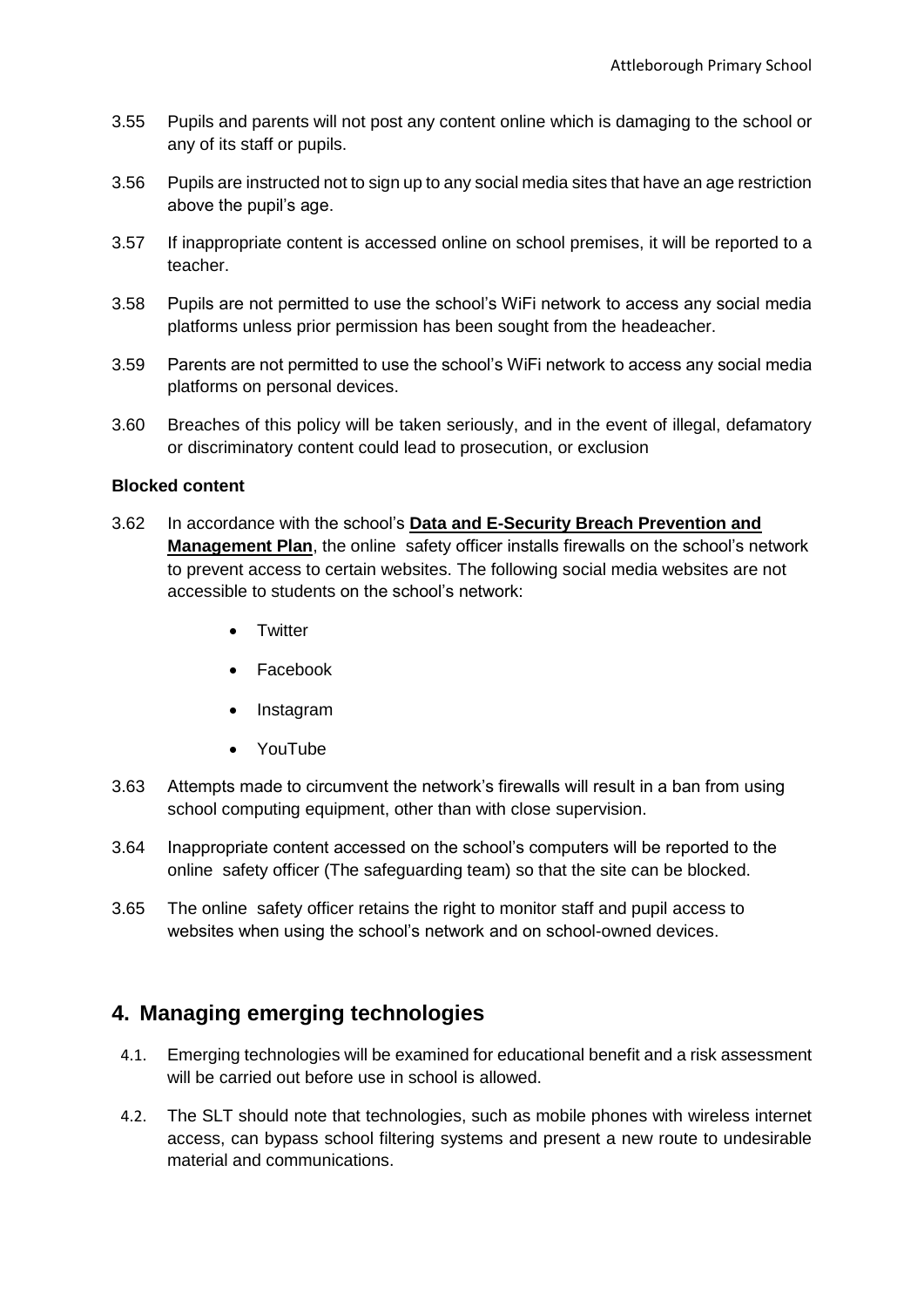- 4.3. Mobile phones will not be used during school time. The sending of abusive or inappropriate text messages or files by Bluetooth or any other means is forbidden.
- 4.4. The use by pupils of cameras in mobile phones will be kept under review.
- 4.5. Staff will not use personal mobile phones to communicate with children or use them to capture images of them.

## **Protecting personal data**

4.6. Personal data will be recorded, processed, transferred and made available according to the GDPR and the Data Protection Act 2018.

## **5. Policy Decisions**

## **Authorising internet access**

- 5.1. All staff will read and sign the Staff, Governor and Visitor Acceptable Use Agreement before using any school ICT resource.
- 5.2. The school will maintain a current record of all staff and pupils who are granted access to school ICT systems.
- 5.3. At EYFS and KS1, access to the internet will be by adult demonstration with directly supervised access to specific, approved online materials.
- 5.4. Any person not directly employed by the school will be asked to sign the Staff, Governor and Visitor Acceptable Use Agreement before being allowed to access the internet from the school site.

## **Assessing risks**

- 5.5. The school will take all reasonable precautions to prevent access to inappropriate material; however, due to the international scale and linked nature of internet content, it is not possible to guarantee that unsuitable material will never appear on a computer connected to the school network. Neither the school nor the LA can accept liability for any material accessed, or any consequences of internet access.
- 5.6. The school should audit ICT use to establish if the Online safety Policy is adequate and that the implementation of the Online safety Policy is appropriate and effective.

## **Handling online safety complaints**

- 5.7. Complaints of internet misuse will be dealt with by a senior member of staff.
- 5.8. Any complaint about staff misuse must be referred to the headteacher.
- 5.9. Complaints of a child protection nature must be dealt with in accordance with school child protection procedures.
- 5.10. Pupils and parents will be informed of the complaints procedure (see school's complaints policy)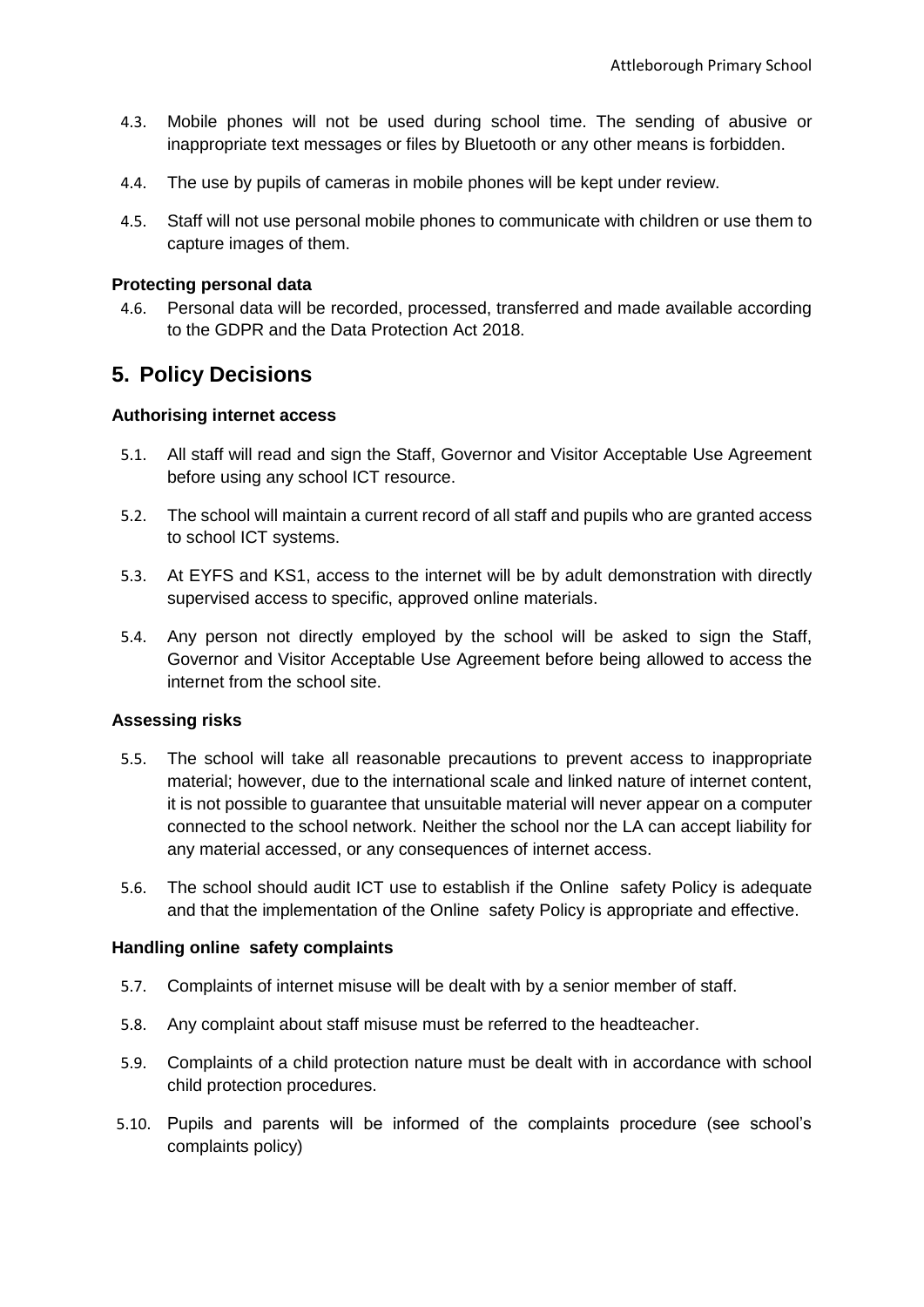- 5.11. Pupils and parents will be informed of the consequences for pupils misusing the internet.
- 5.12. Discussions will be held with the police youth crime reduction officer to establish procedures for handling potentially illegal issues.

## **6. Pupil online safety curriculum**

## **Teaching and learning**

- 6.1. This school has a clear, progressive online safety education programme as part of the computing/PSHE curriculum. This covers a range of skills and behaviours appropriate to the age of the children, including:
	- To STOP and THINK before they CLICK.
	- To develop a range of strategies to evaluate and verify information before accepting its accuracy.
	- To know how to narrow down or refine a search.
	- To understand acceptable behaviour when using an online environment/email, i.e. be polite, no bad or abusive language or other inappropriate behaviour; keeping personal information private.
	- To understand why online 'friends' may not be who they say they are and to understand why they should be careful in online environments.
	- To understand why they should not post or share detailed accounts of their personal lives, contact information, daily routines, location, photographs and videos and to know how to ensure they have turned-on privacy settings.
	- To have strategies for dealing with receipt of inappropriate materials.
	- To understand the impact of online bullying, sexting, extremism and trolling and know how to seek help if they are affected by any form of online bullying.
	- To know how to report any abuse, including online bullying, and how to seek help if they experience problems when using the internet and related technologies, i.e. parent, teacher or trusted staff member, or an organisation such as Childline or the CLICK CEOP button.
- 6.2. Teachers plan internet use carefully to ensure that it is age-appropriate and supports the learning objectives for specific curriculum areas.
- 6.3. The school will remind pupils about their responsibilities through a Pupil Acceptable Use Agreement/ICT code of conduct which every pupil will sign.
- 6.4. All staff will model safe and responsible behaviour in their own use of technology during lessons.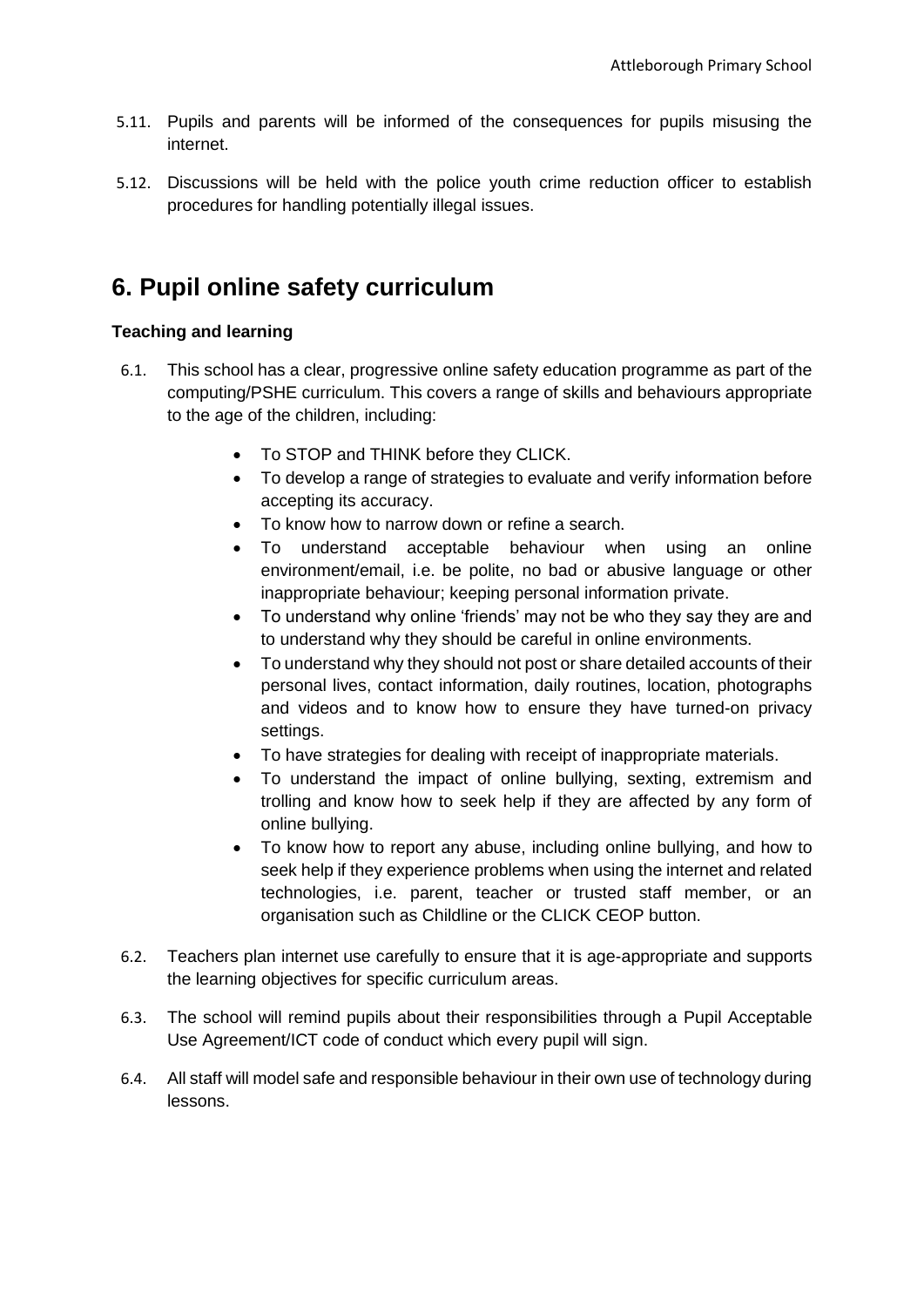## **Online risks**

6.5. The school recognises that pupils increasingly use a range of technology such as mobile phones, tablets, games consoles and computers. It will support and enable children to use these technologies for entertainment and education but will also teach children (in PSHE) that some adults and young people will use such outlets to harm children.

## **Cyber bullying and abuse**

- 6.6. Cyber bullying can be defined as "Any form of bullying which takes place online or through smartphones and tablets." - BullyingUK
- 6.7. Complaints of online bullying are dealt with in accordance with our Anti-Bullying Policy. Complaints related to child protection are dealt with in accordance with school/LA child protection procedures.
- 6.8. Through the PSHE curriculum, children are taught to tell a responsible adult if they receive inappropriate, abusive or harmful emails or text messages.
- 6.9. Posters providing information about how to get help from Childline, ThinkUKnow and the NSPCC are displayed in classrooms and along the corridors of the school.
- 6.10. Cyber bullying will be treated as seriously as any other form of bullying and will be managed through our anti-bullying and confiscation procedures. Cyber bullying (along with all other forms of bullying) of any member of the school community will not be tolerated. Full details are set out in the school's policy on anti-bullying and behaviour.
- 6.11. There are clear procedures in place to support anyone in the school community affected by cyber bullying.
- 6.12. All incidents of cyber bullying reported to the school will be recorded.

## **Sexual exploitation/sexting**

- 6.13. Sexting between pupils will be managed through our anti-bullying and confiscation procedures.
- 6.14. All staff are made aware of the indicators of sexual exploitation and all concerns are reported immediately to the DSL.
- 6.15. There are clear procedures in place to support anyone in the school community affected by sexting.
- 6.16. All incidents of sexting reported to the school will be recorded.

## **Radicalisation or extremism**

- 6.17. Radicalisation refers to the process by which a person comes to support terrorism and forms of extremism leading to terrorism.
- 6.18. Extremism is defined by the Crown Prosecution Service as "The demonstration of unacceptable behaviour by using any means or medium to express views which: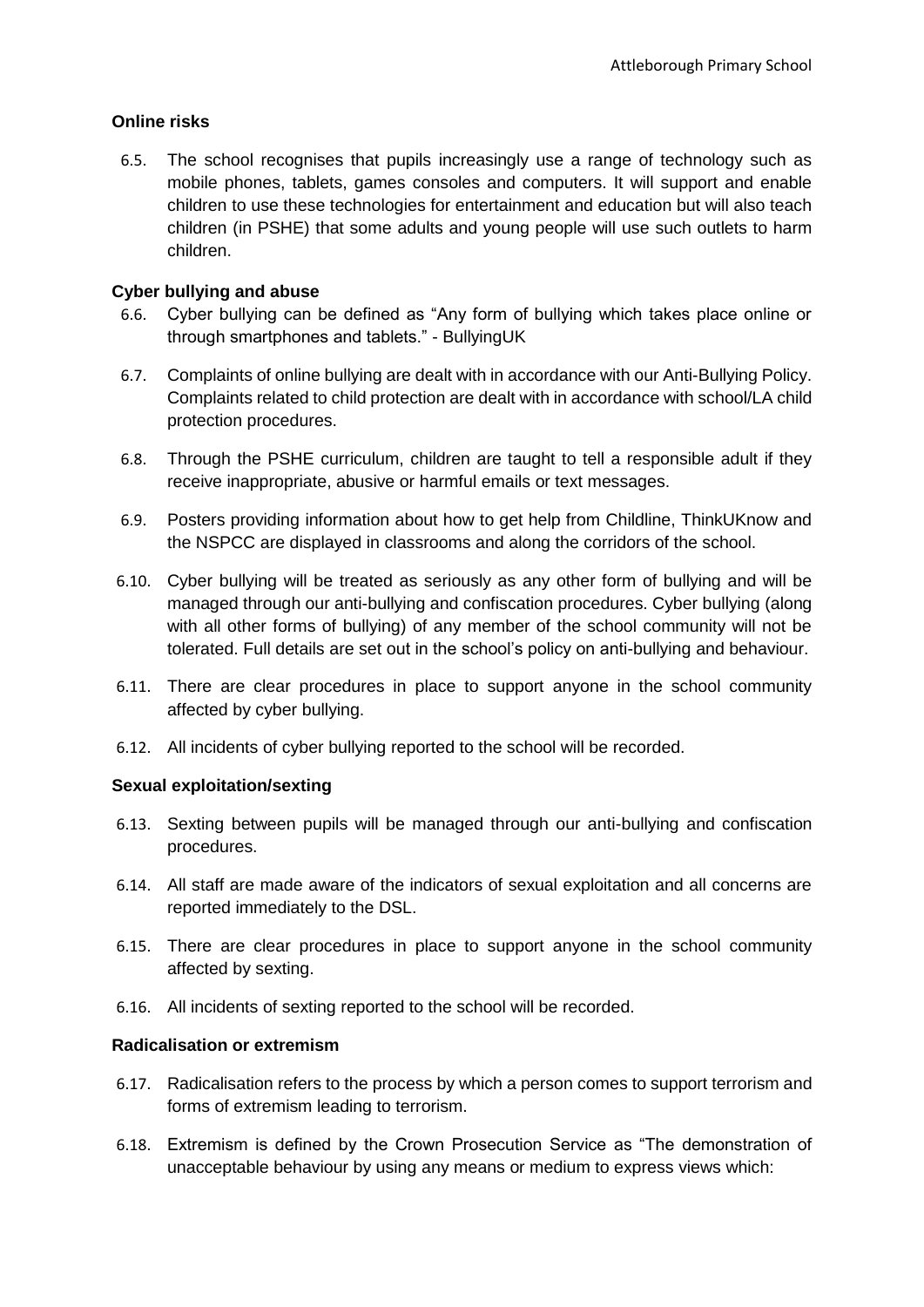- Encourage, justify or glorify terrorist violence in furtherance of beliefs.
- Seek to provoke others to terrorist acts.
- Encourage other serious criminal activity or seek to provoke others to serious criminal acts.
- Foster hatred which might lead to inter-community violence in the UK."
- 6.19. The school understands that here is no such thing as a "typical extremist": those who become involved in extremist actions come from a range of backgrounds and experiences, and most individuals, even those who hold radical views, do not become involved in violent extremist activity.
- 6.20. The school understands that pupils may become susceptible to radicalisation through a range of social, personal and environmental factors – it is known that violent extremists exploit vulnerabilities in individuals to drive a wedge between them and their families and communities. It is vital that school staff can recognise those vulnerabilities.
- 6.21. Staff will maintain and apply a good understanding of the relevant guidance to prevent pupils from becoming involved in terrorism.
- 6.22. The school will monitor its RE curriculum and assembly policy to ensure that they are used to promote community cohesion and tolerance of different faiths and beliefs.
- 6.23. Senior leaders will raise awareness within the school about the safeguarding processes relating to protecting pupils from radicalisation and involvement in terrorism.

## **7. Communications policy**

## **Introducing the Online safety Policy to pupils**

- 7.1. Online safety rules and guidance posers will be displayed in classrooms and discussed with pupils regularly.
- 7.2. Pupils will be informed that network and internet use will be monitored and appropriately followed up.
- 7.3. A programme of training in online safety will be developed by the computing coordinator, PSHE coordinator and DSL.
- 7.4. Safety training will be embedded within the computing and PSHE schemes of work in line with national curriculum expectations.

## **Staff and the online safety policy**

- 7.5. All staff will be given the school Online safety Policy and have its importance explained.
- 7.6. Staff must be informed that network and internet traffic can be monitored and traced to the individual user.
- 7.7. Staff that manage filtering systems or monitor ICT use will be supervised by senior management and work to clear procedures for reporting issues.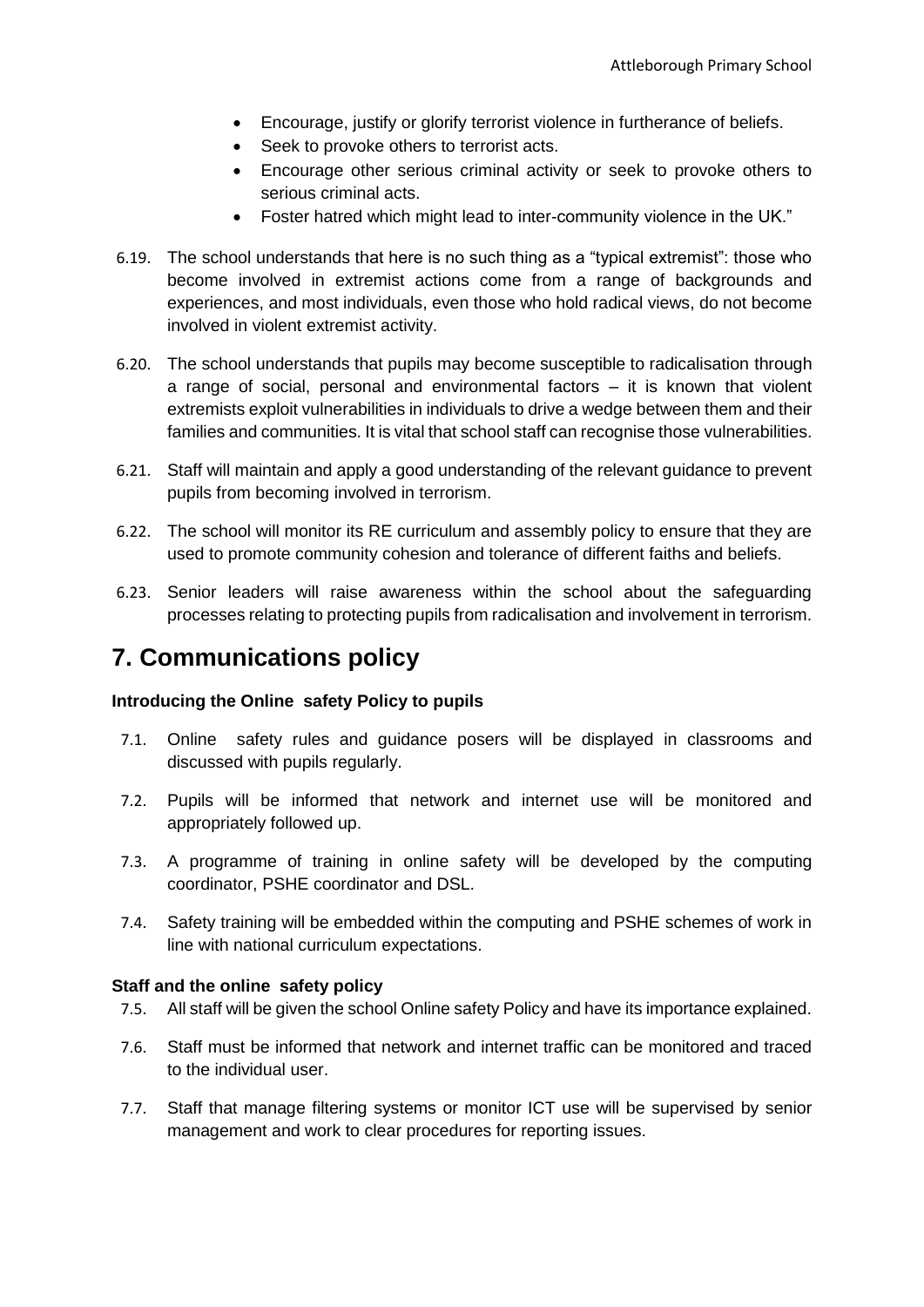## **Enlisting parents' support**

- Parents' attention will be drawn to the school Online safety Policy in an online safety leaflet, newsletters and on the school website.
- The school will ask all new parents to sign the parent/pupil agreement when they register their child with the school.

## **Useful Resources for Teachers and Parents**

| <b>Resource</b>                                           | <b>Website</b>                                                          |  |
|-----------------------------------------------------------|-------------------------------------------------------------------------|--|
| Child Exploitation and Online<br><b>Protection Centre</b> | www.ceop.gov.uk/                                                        |  |
| Childnet                                                  | www.childnet-int.org/                                                   |  |
| Digizen                                                   | www.digizen.org/                                                        |  |
| Kidsmart                                                  | www.kidsmart.org.uk/                                                    |  |
| Think U Know                                              | www.thinkuknow.co.uk/                                                   |  |
| <b>Family Online Safety Institute</b>                     | http://www.fosi.org                                                     |  |
| <b>Internet Watch Foundation</b>                          | www.iwf.org.uk                                                          |  |
| Internet Safety Zone                                      | www.internetsafetyzone.com                                              |  |
| Vodafone digital parenting                                | www.vodafone.com/content/digital-parenting.html                         |  |
| <b>NSPCC - Share Aware</b>                                | www.nspcc.org.uk/preventing-abuse/keeping-children-<br>safe/share-aware |  |
| Parent Zone                                               | www.theparentzone.co.uk/school                                          |  |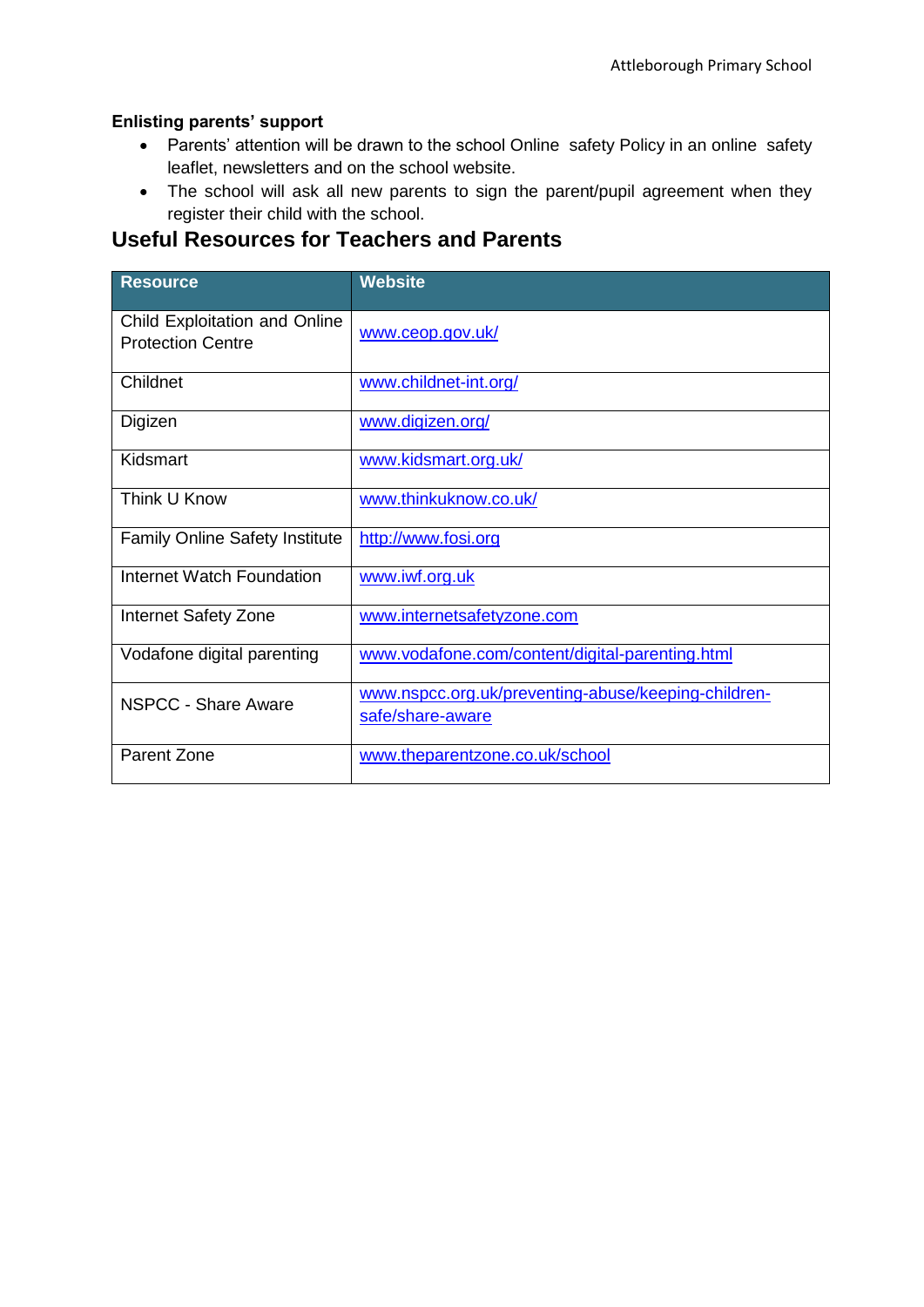

## **Staff, Governor and Visitor Acceptable Use Agreement**

ICT and the related technologies, such as email, the internet and mobile devices, are an expected part of daily working life in school. This policy is to help ensure that all staff are aware of their professional responsibilities when using any form of ICT and to help keep staff, governors and visitors safe. All staff are expected to sign this agreement confirming their undertaking to adhere to its contents at all times. Any concerns or clarification should be discussed with the headteacher**.**

- I will only use the school's email, internet, learning platform and any related technologies for professional purposes or for uses deemed 'reasonable' by the headteacher or governing board.
- I will comply with the ICT system security and not disclose any passwords provided to me by the school or other related authorities.
- I will ensure that all electronic communications with pupils and staff are compatible with my professional role.
- I will not give out my personal details, such as mobile phone number or personal email address, to pupils.
- I will only use the approved email system for any communications with pupils, parents and other school-related activities.
- I will ensure that personal data (such as data held on the administration system) is kept secure and is used appropriately. Personal data can only be taken out of the school or accessed remotely when authorised by the headteacher or governing board and with appropriate levels of security in place.
- I will not install any hardware or software on school equipment without the permission of the headteacher.
- I will report any accidental access to inappropriate materials immediately to my line manager.
- I will not browse, download, upload or distribute any material that could be considered offensive, illegal or discriminatory.
- Images of pupils and/or staff will only be taken, stored and used for professional purposes in line with data protection policy and with written consent of the parent or staff member. Images will not be distributed outside the school network without the permission of the parent, member of staff or headteacher in line with data security policy.
- I understand that all my use of the Internet and other related technologies can be monitored and logged and can be made available to the headteacher.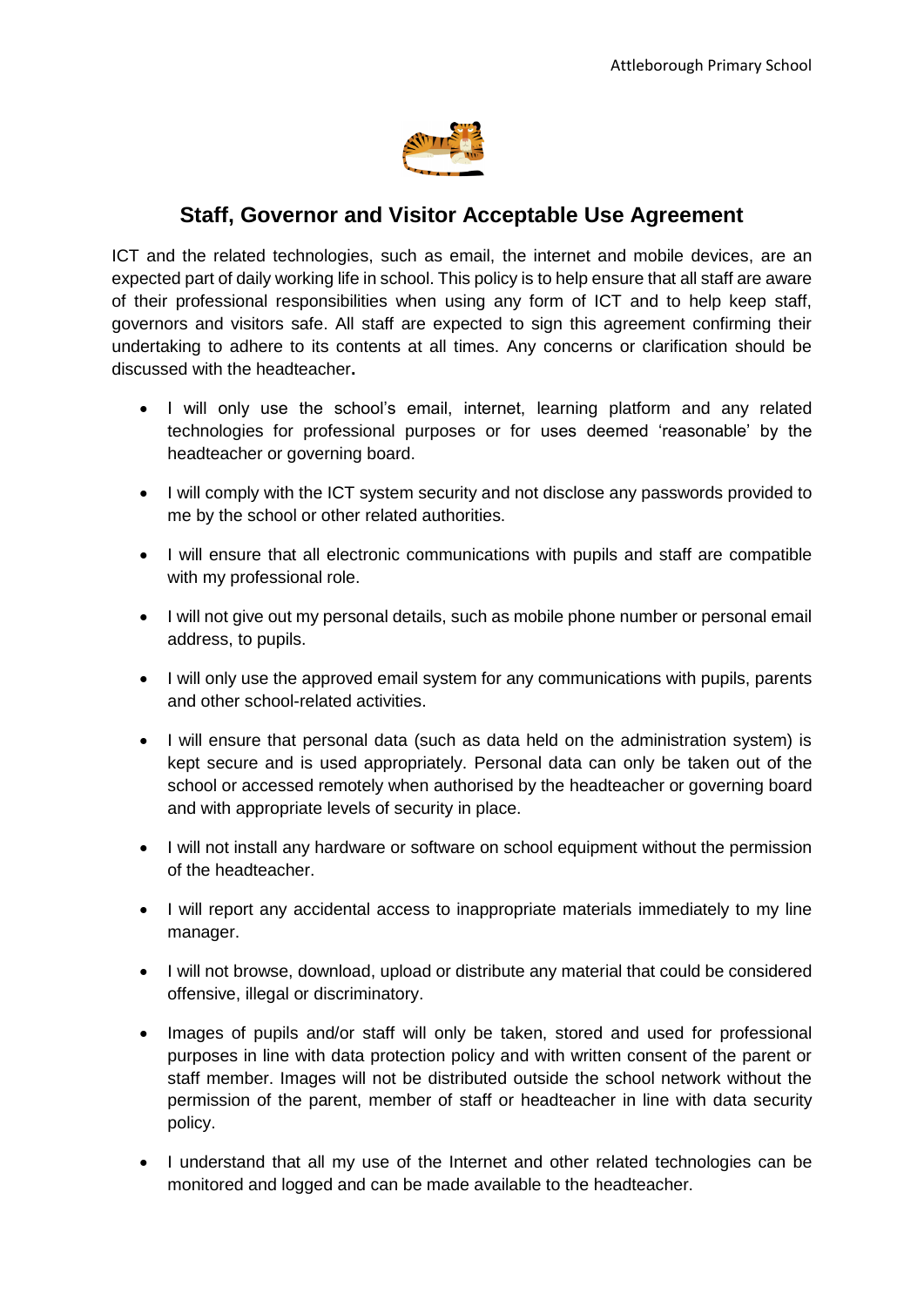- I will respect copyright and intellectual property rights.
	- I will ensure that my online activity, both in school and outside school, will not bring my professional role into disrepute. This includes ignoring invitations from pupils and parents to be part of their social networking site(s).
	- I will support and promote the school's Online safety Policy and help pupils to be safe and responsible in their use of ICT and related technologies.

## **User signature**

I agree to follow this acceptable use policy and to support the safe use of ICT throughout the school.

| Signature |           |
|-----------|-----------|
| Date      |           |
| Full name | (Printed) |